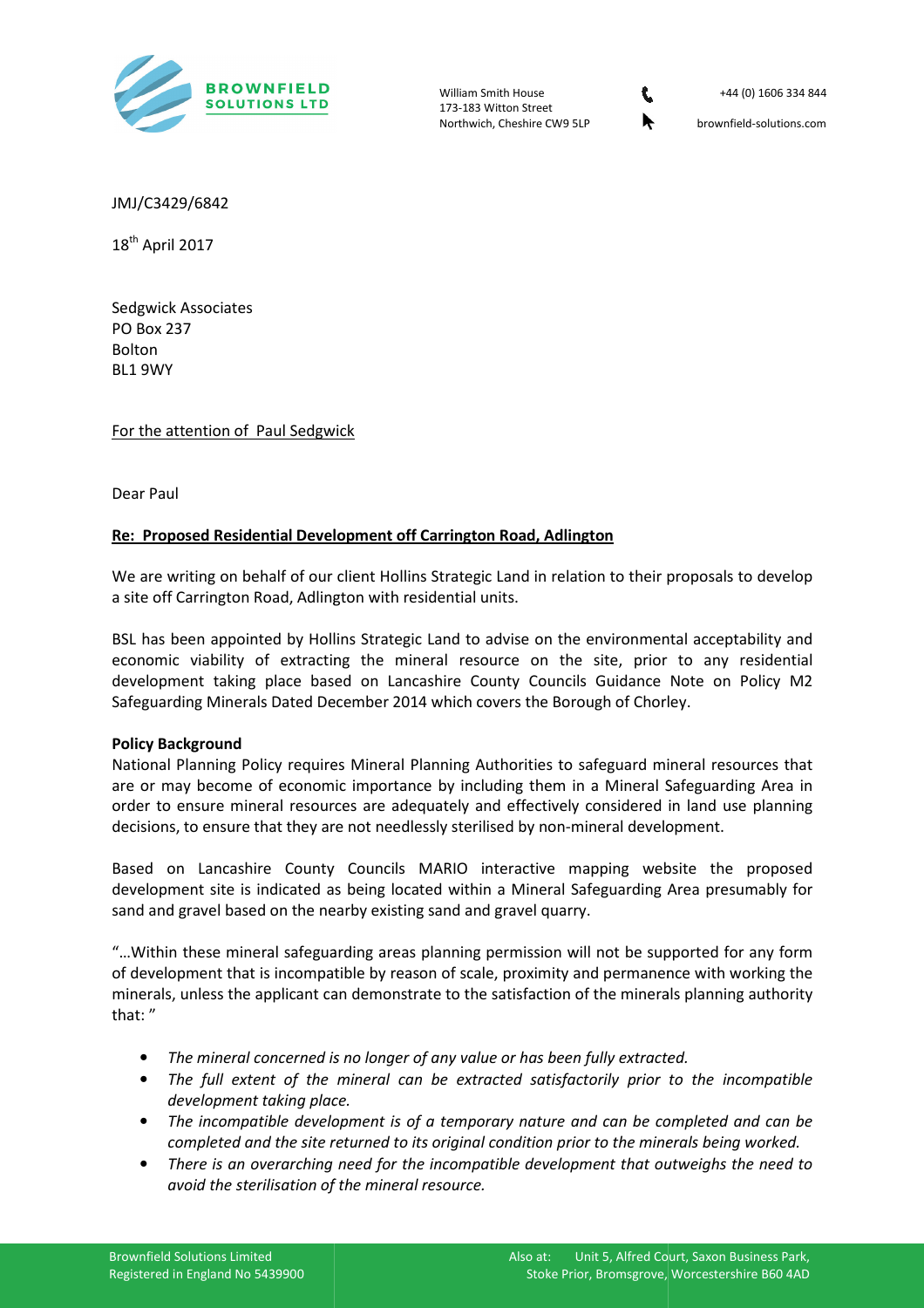

- *That prior extraction of minerals is not feasible due to the depth of the deposit.*
- *Extraction would lead to land stability problems.*
- *In the case of peat deposits that it no longer serves as a carbon trap.*

The purpose of this letter is to provide the evidence to confirm that the proposed residential development will not sterilise any beneficial minerals beneath the site.

## **Site Geology**

Drawing C3429/03, Site Constraints Plan, identifies the known site geology, the details of which have been taken from British Geological Survey maps. Based on available information, it appears that the sand and gravel mineral resource may not actually be present in the proposed residential area. The geological records indicate that the site is underlain by Glacial Till which typically comprises sandy Clay. This is shown on Drawing C3429/04 'Published Site Geology' which contains an extract of the BGS map Wigan Sheet 84 Drift which is appended to this report letter.

The deeper solid geology is indicated to be the Pennine Lower Coal Measures which are Carboniferous in age and typically comprises interbedded mudstone, sandstone and siltstone layers with coal seams. The north west of the site is indicated to be underlain by the Lawrence Rock Sandstone unit. Geological mapping indicates that no coal seams are present beneath the site with coal seams being present to the west and south of the two faults near to the site.

## **Environmental Acceptability**

UK legislation states that "…*mineral operators should look to agree a programme of work with the mineral planning authority which takes account, as far as is practicable, the potential impacts on the local community and local environment (including wildlife), the proximity to occupied properties, and legitimate operational considerations over the expected duration of operations*….".

As a minimum, a 200m buffer zone should be introduced between any residential receptors and the point of any proposed extraction. However we understand that Chorley Borough Council can allow a 100m buffer zone between residential properties and proposed sand and gravel extraction deposits in certain circumstances which are enacted via particular planning applications. Buffer zones are required to keep operational noise and dust levels from mineral extraction sites down to a minimum thus causing minimal disruption to existing nearby residential properties.

Drawing C3429/03 indicates the 100m buffer zone for the adoption of safe environmental working procedures in this area. Based on the houses surrounding the site to the west and south the 100m buffer zone covers the entire site and as such there is no potential workable area, and this would preclude any mineral extraction at the site. In addition it is worth noting the development of the site would not encroach onto the existing buffer zone set up for the current sand and gravel site to the north of the development site and therefore the proposed development should have no impact on the existing operations.

### **Economic Viability**

Based on desk study information, the superficial soils on the site are glacial tills and not sand and gravel, the bedrock is indicated to be interbedded mudstone, sandstone and siltstone with no viable coal seams indicated to be present. if it is proposed to extract the bedrock and extract the sandstone bedrock in advance of any site development works, it would be necessary to remove the superficial soil (Glacial Till) and temporarily stockpile this on the site for the duration of the mineral extraction phase, which has the potential to cause nuisance from visual intrusion, dust generation and sound nuisance. This operation is considered to be unviable economically based on the relatively small size of the site. In addition the extraction of any bedrock would also fall within the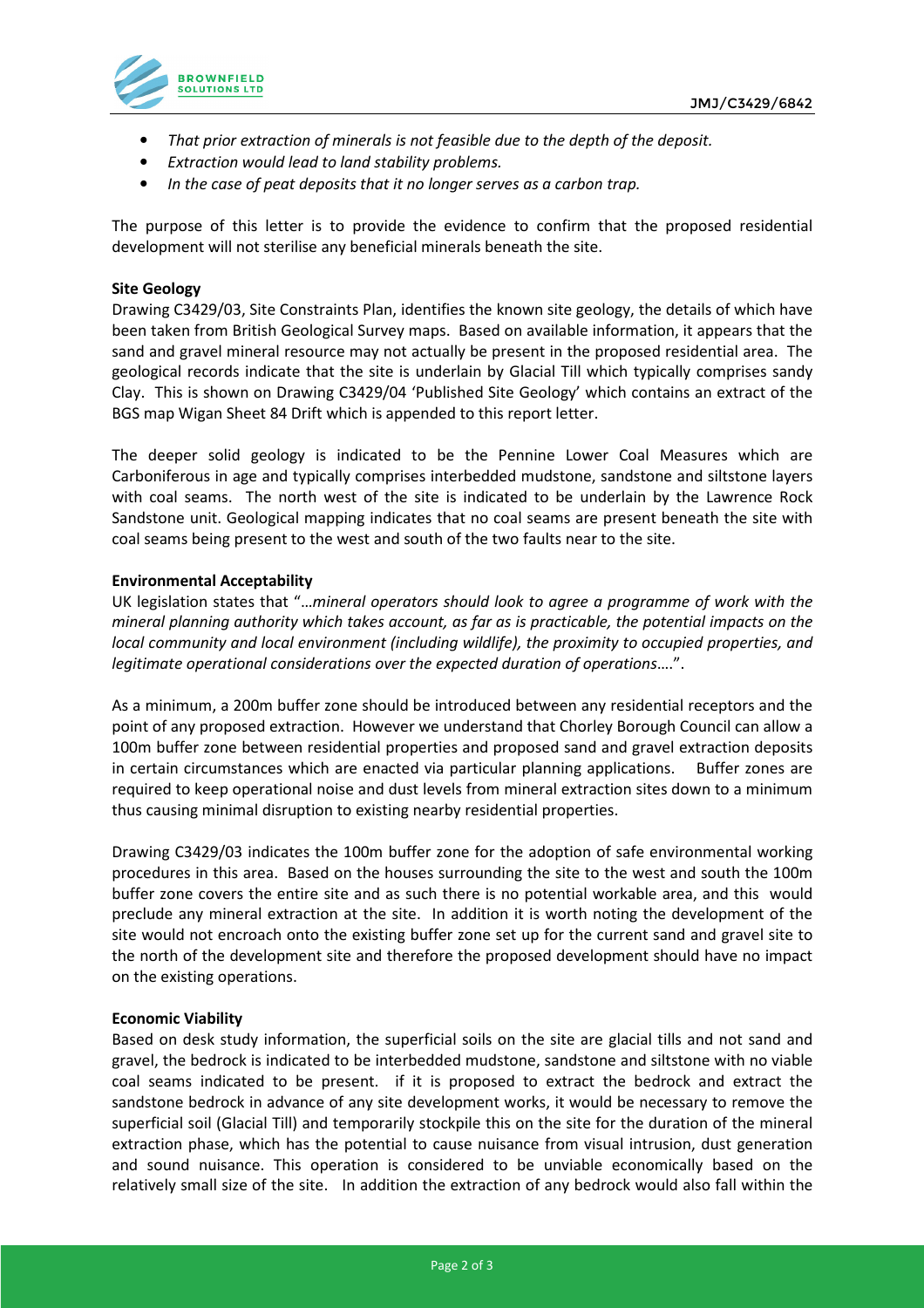

100m buffer zone and so would not be acceptable from an environmental point of view. It should also be noted that buffer zones for hard rock extraction are often greater than 200m.

Following the completion of any mineral extraction on the site, engineered fill would need to be brought onto the site to supplement the superficial soils to infill the resulting void and large scale earthworks would be required to ensure that the resulting ground conditions would support the future construction of residential properties.

## **Conclusion**

Our technical analysis has determined that:

- The sand and gravel deposits known to be present to the north at the existing sand and gravel quarry are not indicated to extend and be present at the proposed development site, which is shown to be underlain by glacial till/clay.
- The site has no indicated viable coal seams present.
- Sandstone extraction from depth is unlikely to be economically viable given the small nature of the site.
- The entire site falls within a 100m environmental buffer zone from the existing houses to the south and west.

Therefore, it has been demonstrated that given the site's constraints and lack of ability to contribute towards the overall provision of minerals in Chorley, we believe there is no reasonable justification to retain this site for minerals extraction when held in the planning balance.

We trust that you are in agreement with the conclusions of this letter however, if you have any queries about any of the issues that have been raised do not hesitate to contact us.

Yours sincerely **For Brownfield Solutions Limited** 

 $7.11$ 

**James Jacob BSc, CGeol, FGS Director**  james@brownfieldsolutions.co.uk

Enc Drawing C3429/03 Plan showing site constraints. Drawing C3429/04 Plan showing published site geology.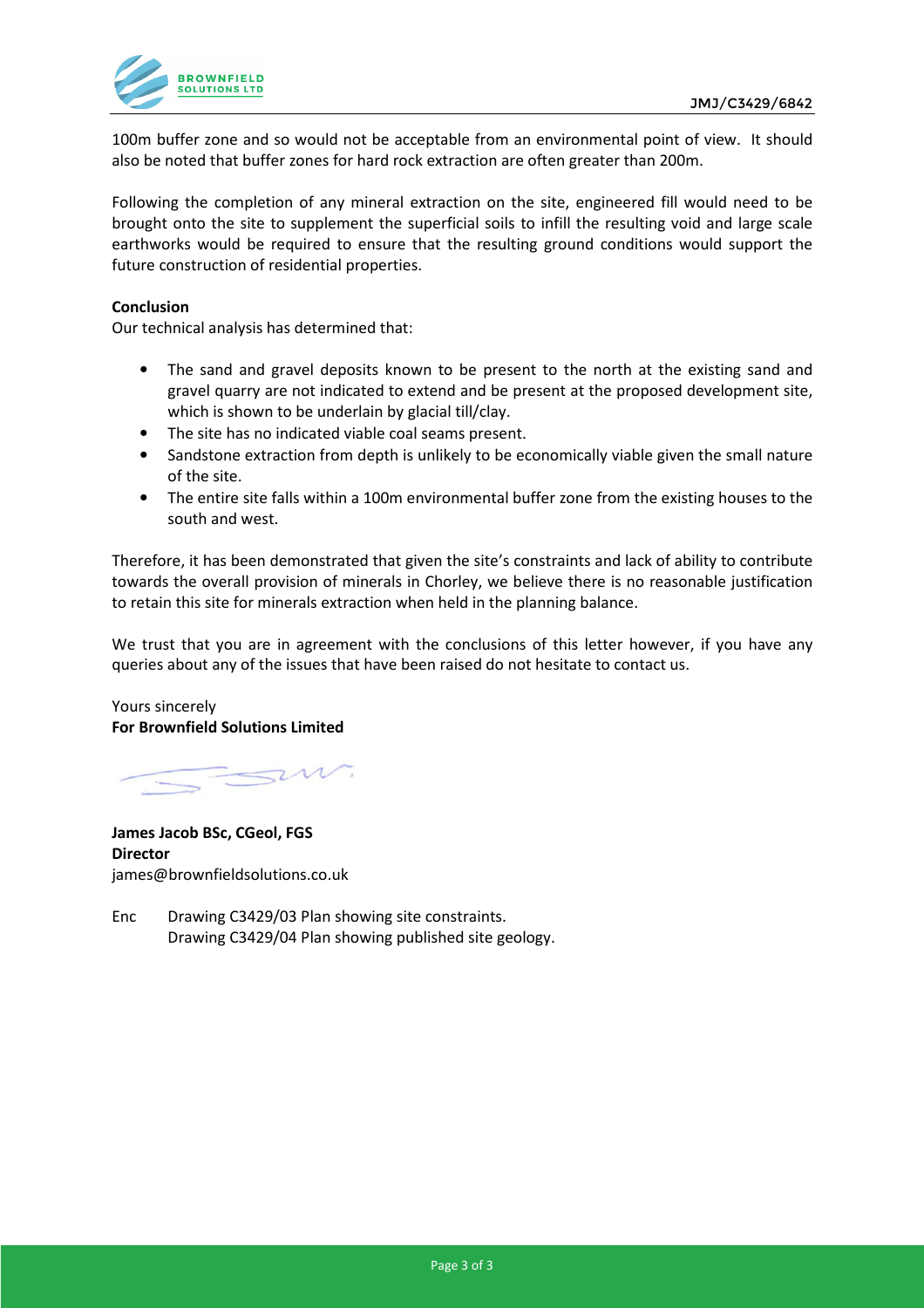